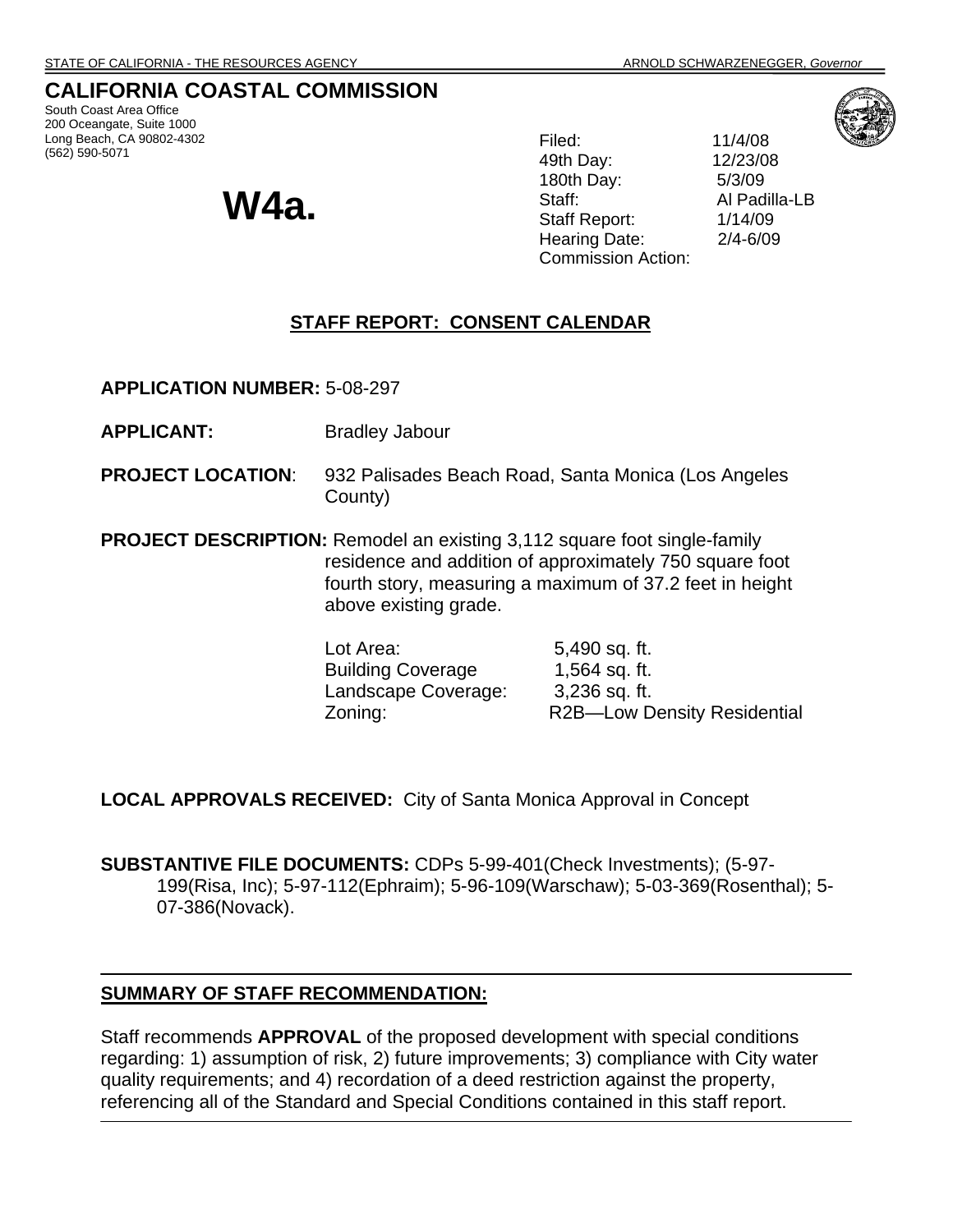### **I. STAFF RECOMMENDATION:**

Staff recommends that the Commission adopt the following resolution to **APPROVE** the coastal development permit application:

*MOTION: I move that the Commission approve coastal development permit applications included on the consent calendar in accordance with the staff recommendations.* 

Staff recommends a **YES** vote. Passage of this motion will result in approval of all permits included on the consent calendar. An affirmative vote of a majority of the Commissioners present is needed to pass the motion.

## **RESOLUTION TO APPROVE THE PERMIT:**

The Commission hereby approves a permit, subject to the conditions below, for the proposed development and adopts the findings set forth below on grounds that the development as conditioned will be in conformity with the provisions of Chapter 3 of the California Coastal Act and will not prejudice the ability of the local government having jurisdiction over the area to prepare a local coastal program conforming to the provisions of Chapter 3. Approval of the permit complies with the California Environmental Quality Act because either 1) feasible mitigation measures and/ or alternatives have been incorporated to substantially lessen any significant adverse effects of the development on the environment, or 2) there are no further feasible mitigation measures or alternative that would substantially lessen any significant adverse impacts of the development on the environment.

## **II. STANDARD CONDITIONS:**

- 1. Notice of Receipt and Acknowledgment. The permit is not valid and development shall not commence until a copy of the permit, signed by the permittee or authorized agent, acknowledging receipt of the permit and acceptance of the terms and conditions, is returned to the Commission office.
- 2. Expiration. If development has not commenced, the permit will expire two years from the date this permit is reported to the Commission. Development shall be pursued in a diligent manner and completed in a reasonable period of time. Application for extension of the permit must be made prior to the expiration date.
- 3. Interpretation. Any questions of intent or interpretation of any term or condition will be resolved by the Executive Director or the Commission.
- 4. Assignment. The permit may be assigned to any qualified person, provided assignee files with the Commission an affidavit accepting all terms and conditions of the permit.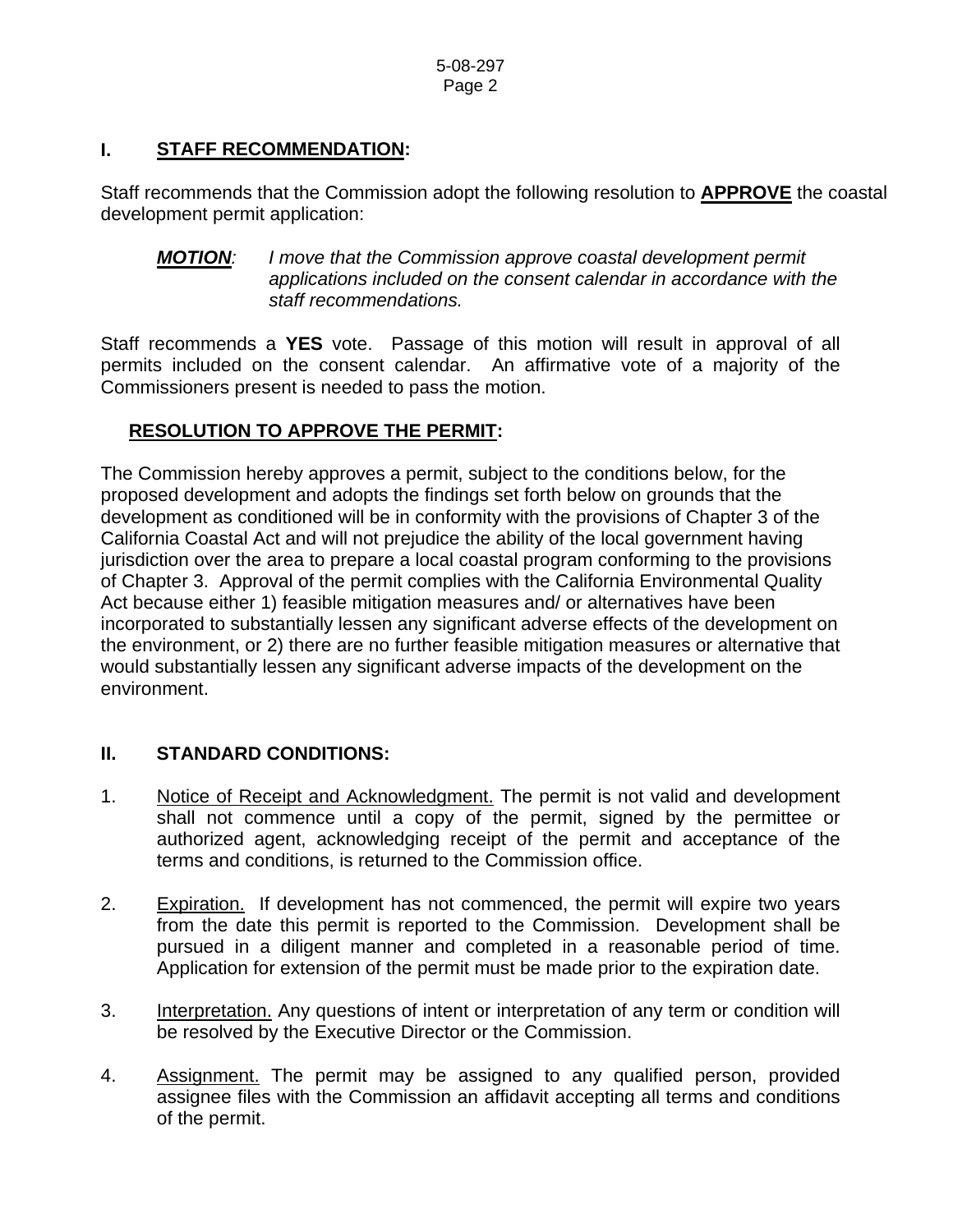5. Terms and Conditions Run with the Land. These terms and conditions shall be perpetual, and it is the intention of the Commission and the permittee to bind all future owners and possessors of the subject property to the terms and conditions.

### **III. SPECIAL CONDITIONS**

#### **1. Assumption of Risk, Waiver of Liability and Indemnity**

By acceptance of this permit, the applicant acknowledges and agrees (i) that the site may be subject to hazards from waves, storm waves or flooding; (ii) to assume the risks to the applicant and the property that is the subject of this permit of injury and damage from such hazards in connection with this permitted development; (iii) to unconditionally waive any claim of damage or liability against the Commission, its officers, agents, and employees for injury or damage from such hazards; and (iv) to indemnify and hold harmless the Commission, its officers, agents, and employees with respect to the Commission's approval of the project against any and all liability, claims, demands, damages, costs (including costs and fees incurred in defense of such claims), expenses, and amounts paid in settlement arising from any injury or damage due to such hazards.

#### **2. Future Improvements Restriction**

 This permit is only for the development described in coastal development permit No. **5-08-297**. Except as provided in Public Resources Code section 30610 and applicable regulations, any future development as defined in PRC section 30106, including, but not limited to, a change in the density or intensity of use land, shall require an amendment to Permit No. **5-08-297** from the California Coastal Commission or shall require an additional coastal development permit from the California Coastal Commission or from the applicable certified local government.

#### **3. Water Quality Standards**

With the acceptance of this permit the applicant agrees to comply with all applicable City of Santa Monica water quality requirements as required under the City's Municipal Code that are in effect at the time of approval of this permit.

#### **4. Deed Restriction**

**PRIOR TO ISSUANCE OF THE COASTAL DEVELOPMENT PERMIT**, the applicant shall submit to the Executive Director for review and approval documentation demonstrating that the applicant has executed and recorded against the parcel(s) governed by this permit a deed restriction, in a form and content acceptable to the Executive Director: (1) indicating that, pursuant to this permit, the California Coastal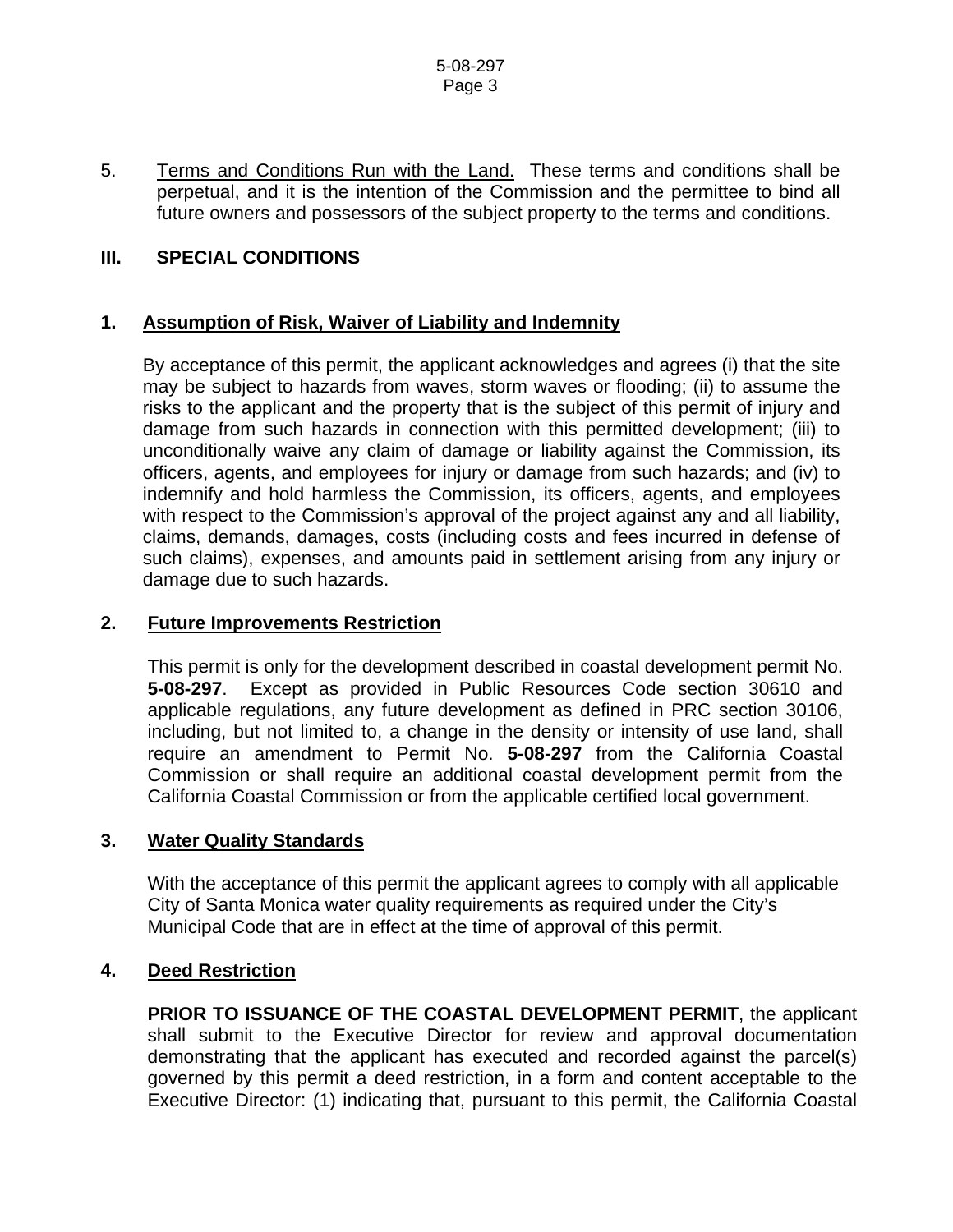Commission has authorized development on the subject property, subject to terms and conditions that restrict the use and enjoyment of that property; and (2) imposing the Special Conditions of this permit as covenants, conditions and restrictions on the use and enjoyment of the Property. The deed restriction shall include a legal description of the entire parcel or parcels governed by this permit. The deed restriction shall also indicate that, in the event of an extinguishment or termination of the deed restriction for any reason, the terms and conditions of this permit shall continue to restrict the use and enjoyment of the subject property so long as either this permit or the development it authorizes, or any part, modification, or amendment thereof, remains in existence on or with respect to the subject property.

### **IV. FINDINGS AND DECLARATIONS:**

The Commission hereby finds and declares:

#### **A. Project Description and Location**

The proposed project involves the remodel of an existing 3,112 square foot existing three story single-family residence and addition of 750 square feet to a fourth story, that will measure approximately 37 feet high from existing grade. The proposed project also includes replacing existing tempered glass railings around the existing second story deck and adding new tempered glass or plexiglass to the third/fourth story decks. The new glass will be frosted or etched.

The proposed addition will be located within the footprint of the existing building and will not encroach any further seaward than the seaward edge of the existing residential structure. The proposed height of 37 feet is within the Coastal Commission's 50 foot height limit for the area and within the City's view envelope as measured from the Palisades Bluffs.

The proposed project site is located along Palisades Beach Road (Pacific Coast Highway), north of the Santa Monica Pier, in the North Beach area of the City of Santa Monica. The lot, measures approximately 30 feet wide by 183 feet deep, and is a beach fronting lot. The lot is zoned R2B (Low Density Multiple Family Residential/Parking Overlay).

The North Beach area contains the City's northern sandy beach area, beach clubs, singlefamily and multi-family residential development. The subject lot is located within a row of residentially developed lots and public beach parking lots. The beach area in front of the property is a broad beach, over 500 feet in width. Due to the width of the beach and the location of the Santa Monica breakwater, properties along the north beach area are generally protected from storm wave impacts and have not required shoreline protective devices.

The existing residential structure is setback over 90 feet from the western property line (1921 mean high tide line). The 1921 mean high tide line was formally established by survey as the legal property line between public and private property in this location as part of a settlement (lease agreements) between State Lands, City of Santa Monica and the various property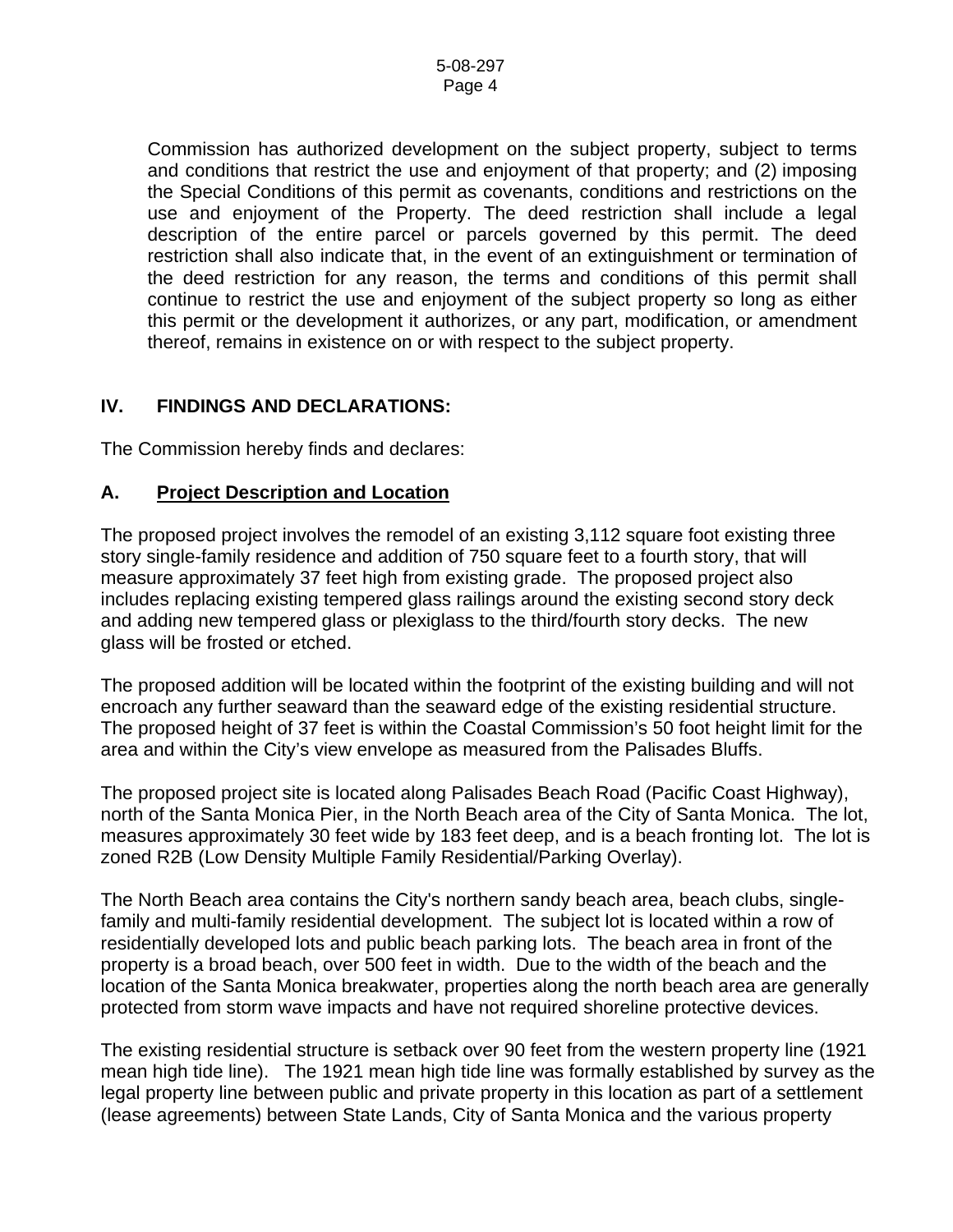owners. Although the Commission was not a party to the lease agreements, the Commission has required that no private, permanent improvements extend beyond the 1921 mean high tide line. In this particular case all proposed development is located landward of the 1921 mean high tide line.

## **B. Access**

As conditioned, the proposed development will not have any new adverse impact on public access to the coast or to nearby recreational facilities. Thus, as conditioned, the proposed development conforms with Sections 30210 through 30214, Sections 30220 through 30224, and 30252 of the Coastal Act.

### **C. Development**

Development adjacent to the ocean is inherently hazardous. Development which may require a protective device in the future cannot be allowed due to the adverse impacts such devices have upon, among other things, public access, visual resources and shoreline processes. To minimize the project's impact on shoreline processes, and to minimize risks to life and property, the development has been conditioned to require a future improvements condition and to require that the landowner and any successor-ininterest assume the risk of undertaking the development. As conditioned, the Commission finds that the development conforms to the requirements of Sections 30235 and 30253 of the Coastal Act regarding the siting of development in hazardous locations.

## **D. Water Quality**

The proposed site was previously developed with a residential structure. The proposed project will not significantly increase site runoff from the previous development and the project will comply with the City of Santa Monica's water quality requirements. Therefore, the Commission finds that the proposed development, as conditioned, conforms with Sections 30230 and 30231 of the Coastal Act regarding the protection of water quality to promote the biological productivity of coastal waters and to protect human health.

## **E. Deed Restriction**

To ensure that any prospective future owners of the property are made aware of the applicability of the conditions of this permit, the Commission imposes one additional condition requiring that the property owner record a deed restriction against the property, referencing all of the above Special Conditions of this permit and imposing them as covenants, conditions and restrictions on the use and enjoyment of the Property. Thus, as conditioned, this permit ensures that any prospective future owner will receive actual notice of the restrictions and/or obligations imposed on the use and enjoyment of the land in connection with the authorized development, including the risks of the development and/or hazards to which the site is subject, and the Commission's immunity from liability.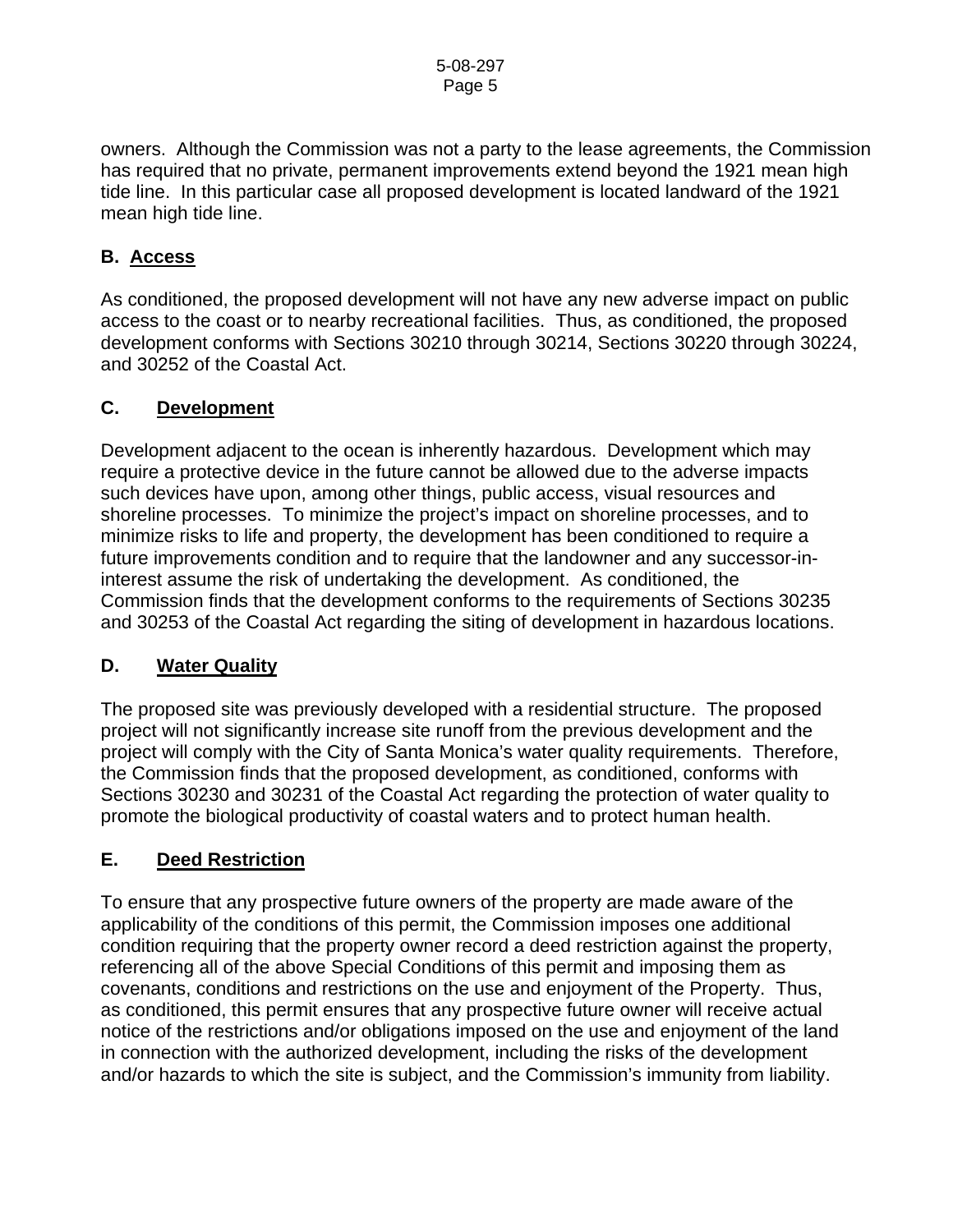# **F. Local Coastal Program**

Coastal Act section 30604(a) states that, prior to certification of a local coastal program ("LCP"), a coastal development permit can only be issued upon a finding that the proposed development is in conformity with Chapter 3 of the Act and that the permitted development will not prejudice the ability of the local government to prepare an LCP that is in conformity with Chapter 3. The City of Santa Monica has neither a certified LCP nor a certified Land Use Plan for the North Beach area. The proposed development is consistent with Chapter 3 of the Coastal Act. Approval of the project , as conditioned, will not prejudice the ability of the local government to prepare a Local Coastal Program that is in conformity with the provisions of Chapter 3 of the Coastal Act.

## **G. California Environmental Quality Act.**

There are no feasible alternatives or feasible mitigation measures available which would substantially lessen any significant adverse effect which the activity may have on the environment. Therefore, the Commission finds that the proposed project, as conditioned, is the least environmentally damaging feasible alternative and can be found consistent with the requirements of the Coastal Act to conform to CEQA.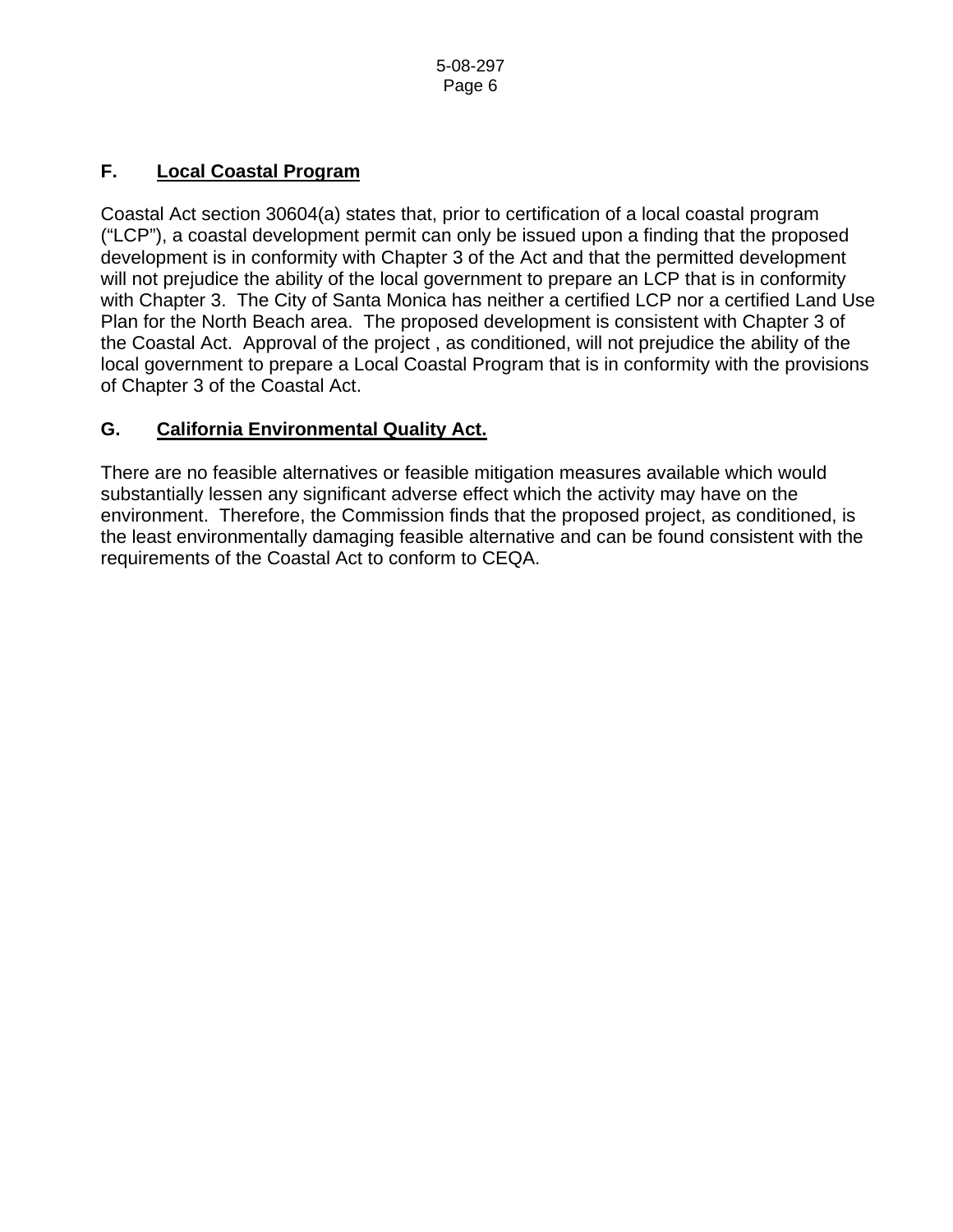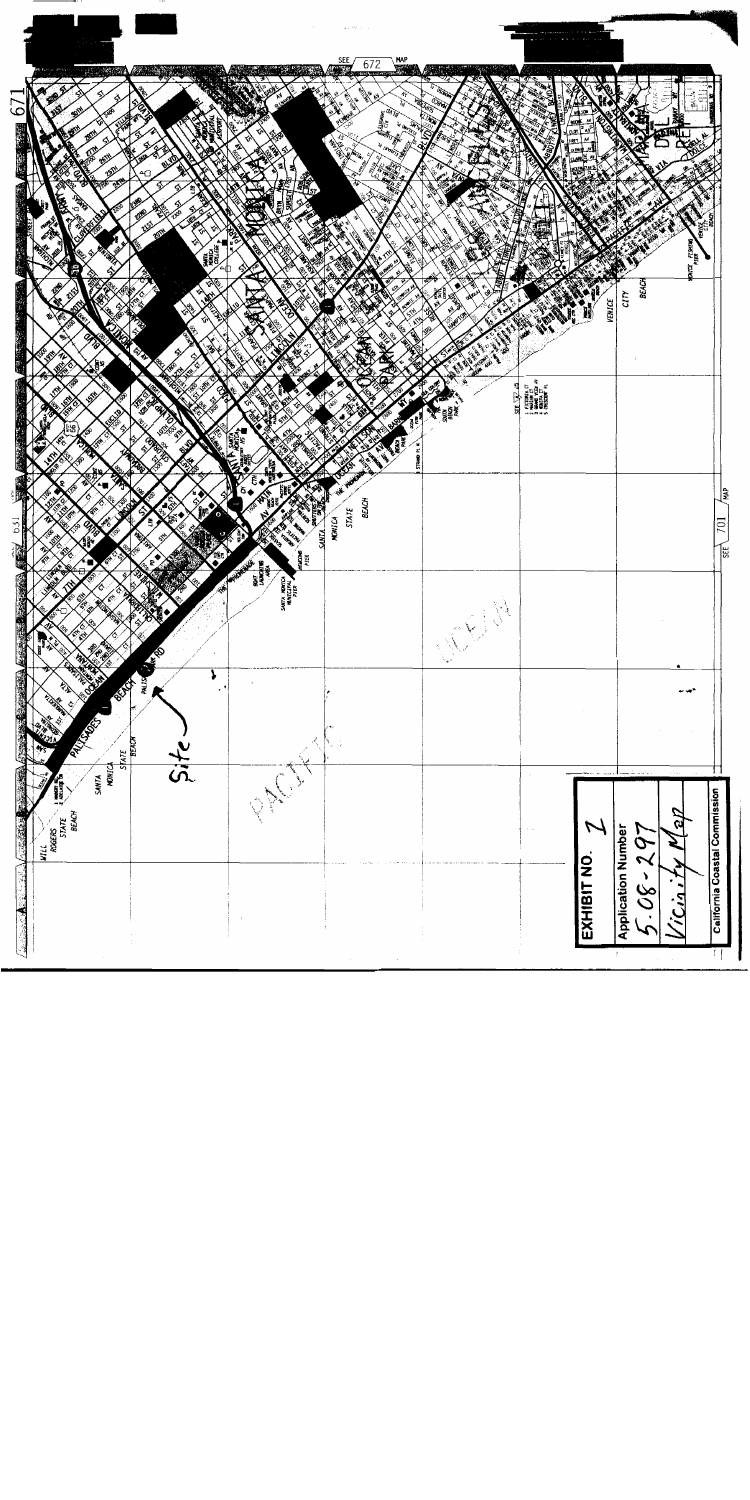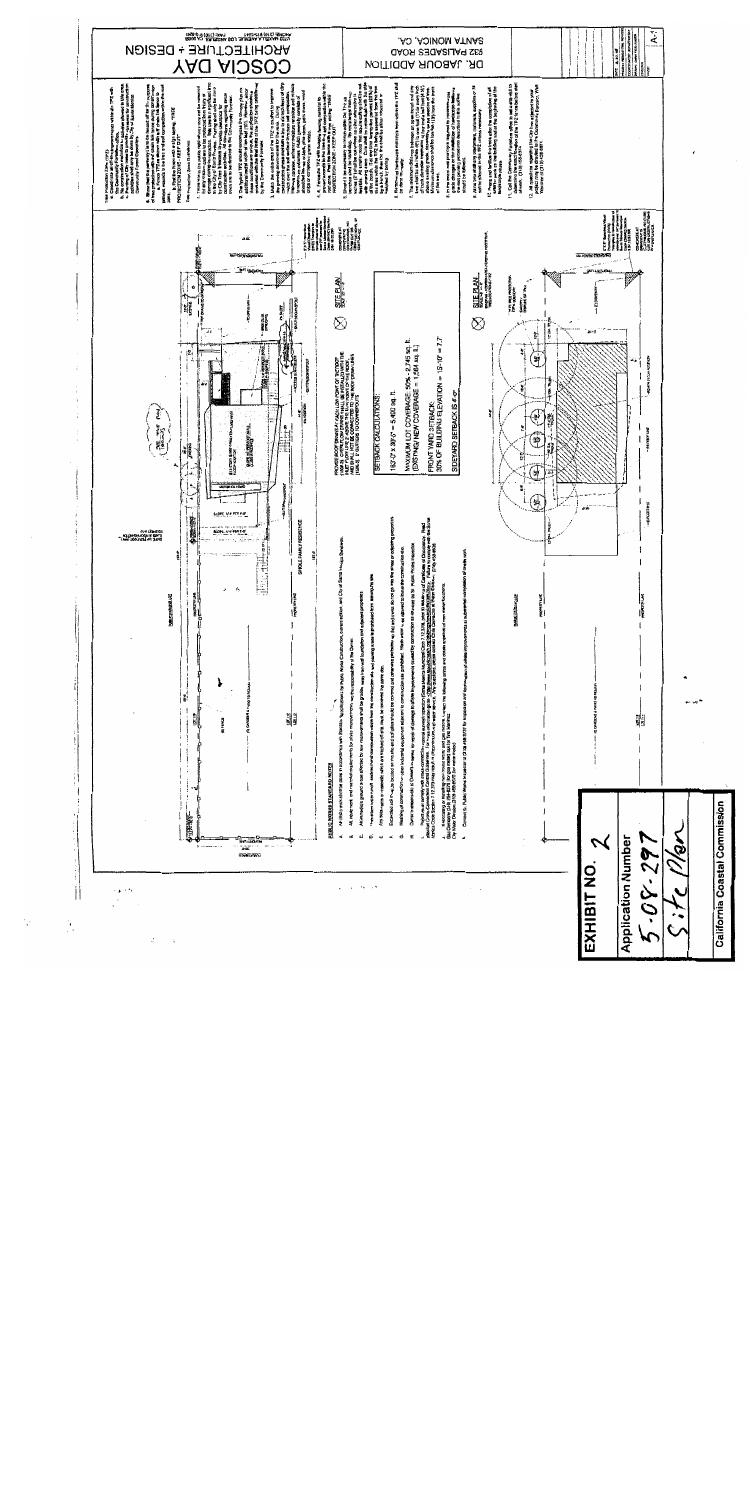